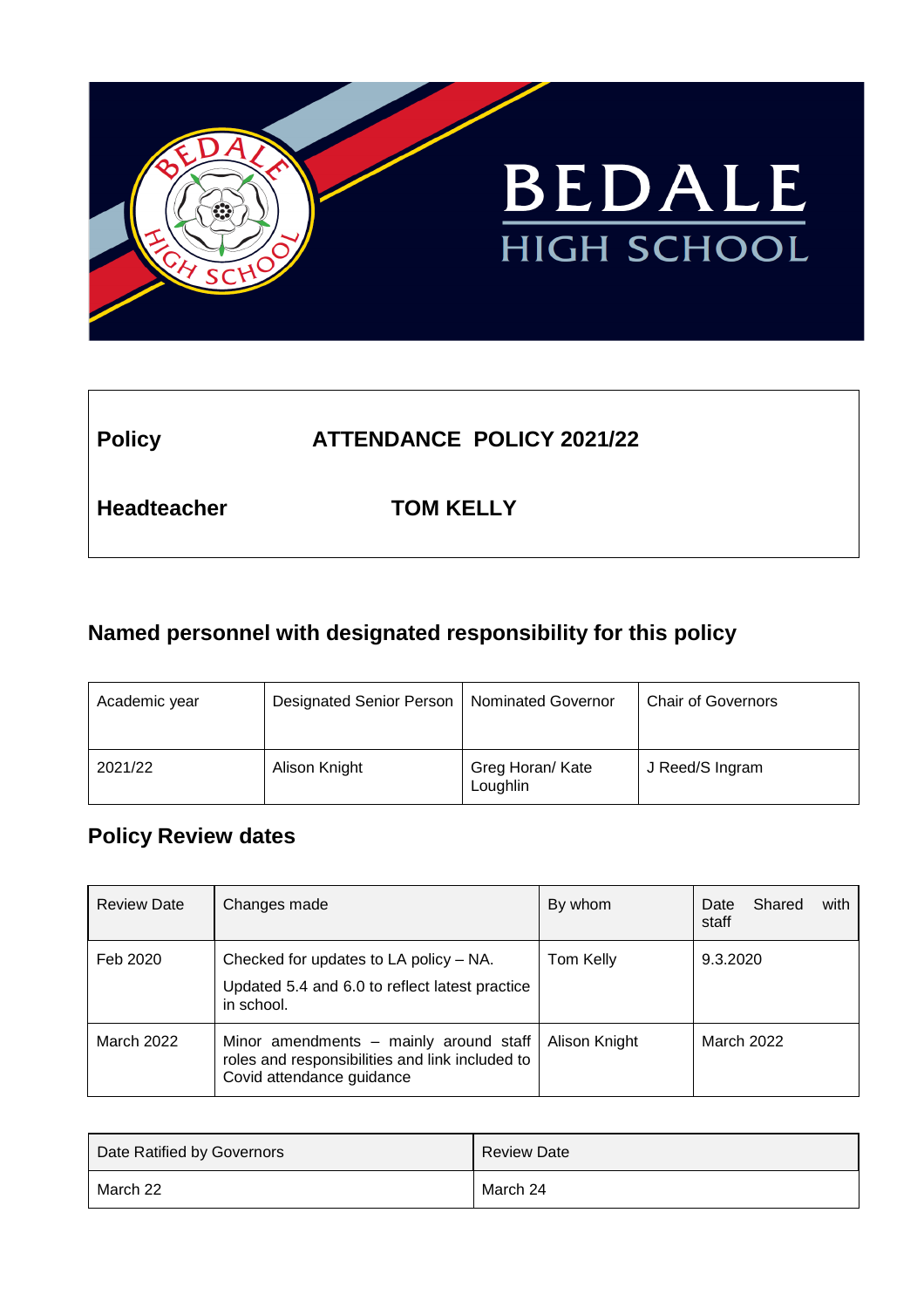# **Contents**

**…………………………………………………………………………………………………………………………….**

# **1. Aims**

Bedale High School school aims to meet its obligations with regards to school attendance by:

- Promoting good attendance and reducing absence, including persistent absence
- Ensuring every pupil has access to full-time education to which they are entitled
- Acting early to address patterns of absence

We will also support parents to perform their legal duty to ensure their children of compulsory school age attend regularly, and will promote and support punctuality in attending lessons.

At BHS we believe that good attendance is a crucial part of ensuring that pupils can achieve their potential and develop strong 'work-ready' habits, in preparation for life after school. Our definition of 'Good Attendance' is 95% or above.

# **2. Legislation and guidance**

This policy meets the requirements of the [school attendance guidance](https://www.gov.uk/government/publications/school-attendance) from the Department for Education (DfE), and refers to the DfE's statutory guidance on [school attendance parental responsibility measures.](https://www.gov.uk/government/publications/parental-responsibility-measures-for-behaviour-and-attendance) These documents are drawn from the following legislation setting out the legal powers and duties that govern school attendance:

- [The Education Act 1996](https://www.legislation.gov.uk/ukpga/1996/56/part/VI/chapter/II)
- [The Education Act 2002](http://www.legislation.gov.uk/ukpga/2002/32/part/3/chapter/3)
- [The Education and Inspections Act 2006](http://www.legislation.gov.uk/ukpga/2006/40/part/7/chapter/2/crossheading/school-attendance)
- [The Education \(Pupil Registration\) \(England\) Regulations 2006](http://www.legislation.gov.uk/uksi/2006/1751/contents/made)
- [The Education \(Pupil Registration\) \(England\) \(Amendment\) Regulations 2011](http://www.legislation.gov.uk/uksi/2011/1625/made)
- [The Education \(Pupil Registration\) \(England\) \(Amendment\) Regulations 2013](http://www.legislation.gov.uk/uksi/2013/756/made)
- [The Education \(Pupil Registration\) \(England\) \(Amendment\) Regulations 2016](http://legislation.data.gov.uk/uksi/2016/792/made/data.html)
- [The Education \(Penalty Notices\) \(England\) \(Amendment\) Regulations 2013](http://www.legislation.gov.uk/uksi/2013/756/pdfs/uksiem_20130756_en.pdf)
- [School attendance: guidance for schools -](https://www.gov.uk/government/publications/school-attendance) GOV.UK (www.gov.uk)

This policy also refers to the DfE's quidance on the [school census,](https://www.gov.uk/government/publications/school-census-2017-to-2018-guide-for-schools-and-las) which explains the persistent absence threshold.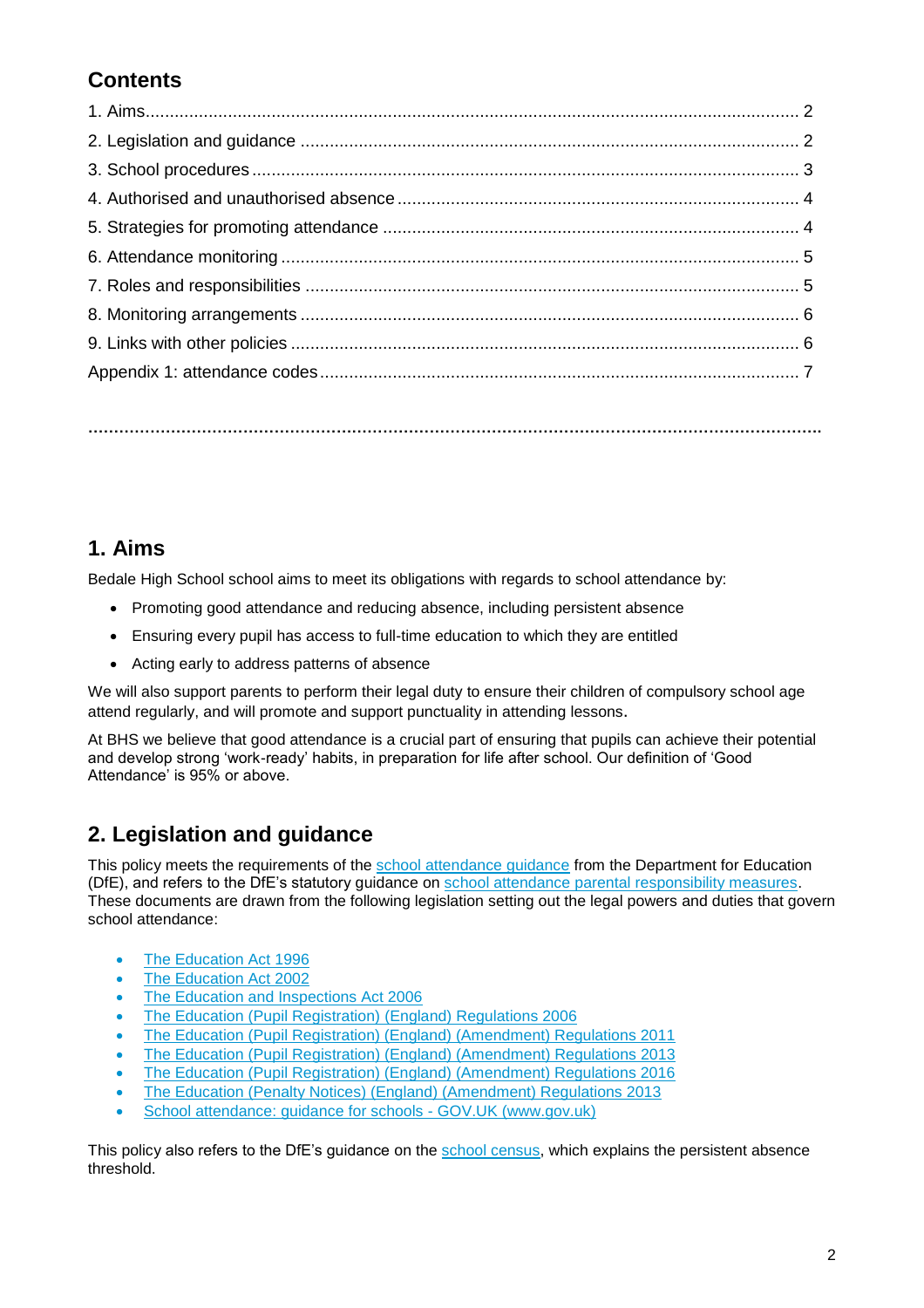## **3. School procedures**

## **3.1 Attendance register**

By law, all schools (except those where all pupils are boarders) are required to keep an attendance register, and all pupils must be placed on this register.

The attendance register will be taken at the start of the first session of each school day and once during the second session. It will mark whether every pupil is:

- Present
- Attending an approved off-site educational activity
- Absent
- Unable to attend due to exceptional circumstances

See appendix 1 for the other DfE attendance codes that may also be required to use.

Pupils must arrive in school by 8.45am on each school day.

The register for the first session will be taken at 8.45am and will be kept open until 9.05am. The register for the second session will be taken at 12.25 pm.

### **3.2 Unplanned absence**

Parents/Carers must notify the school on the first day of an unplanned absence – for example, if their child is unable to attend due to ill health – by 9.00am or as soon as practically possible (see also section 6). This should be through a telephone call to school. This should be followed up in the form of a written note from the parent/carer.

Absence due to illness will be authorised unless the school has a genuine concern about the authenticity of the illness. But medical evidence such as a doctor's note, prescription, appointment card or other appropriate form of evidence may be requested if the authenticity of the illness is in doubt, or where there are repeated absences due to reported illness.

If the school is not satisfied about the authenticity of the illness, the absence will be recorded as unauthorized.

### **3.3 Medical or dental appointments**

Missing registration for a medical or dental appointment is counted as an authorised absence; advance notice is required for authorising these absences.

However, we encourage parents to make medical and dental appointments out of school hours where possible. Where this is not possible, the pupil should be out of school for the minimum amount of time necessary. Parents should provide a written note to their child's form tutor, in advance of the appointment.

Applications for other types of absence in term time must also be made in advance. Information relating to whether the school can authorise such absences can be found in section 4.

### **3.4 Lateness and punctuality**

A pupil who arrives late but before the register has closed will be marked as late, using the appropriate code.

Pupils who are needlessly and repeatedly late will be issued with a detention by the Pastoral team. Pupils who are repeatedly late may be placed on report for punctuality.

#### **3.5 Following up absence**

The school will follow up any absences to ascertain the reason, ensure proper safeguarding action is taken where necessary, identify whether the absence is approved or not and identify the correct attendance code to use.

### **3.6 Reporting to parents**

The school will report on pupils' attendance every time parents receive a written school report through the year. Parents can also request a copy of their child's attendance certificate at any time.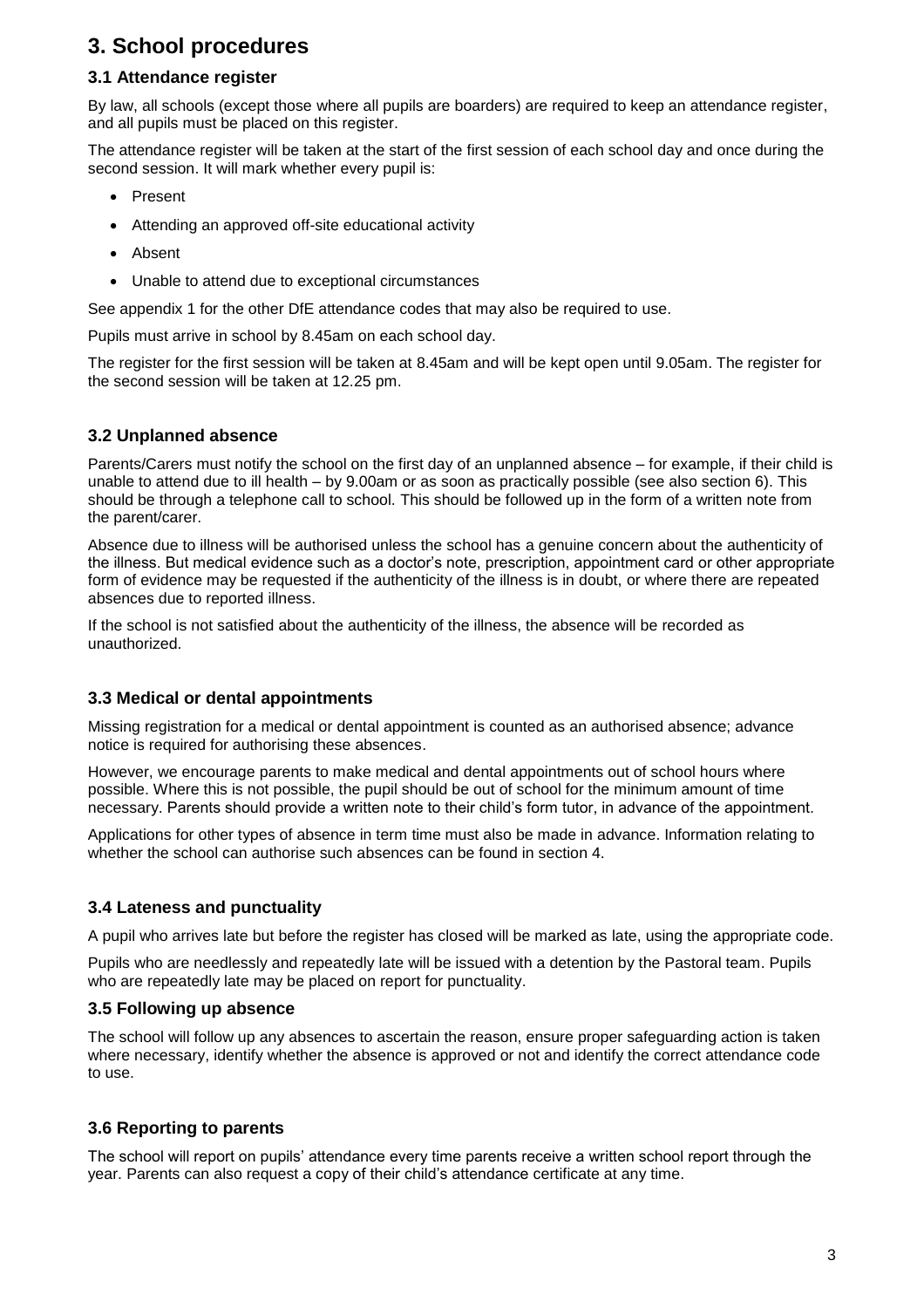# **4. Authorised and unauthorised absence**

## **4.1 Granting approval for term-time absence**

Headteachers may not grant any leave of absence to pupils during term time unless they consider there to be 'exceptional circumstances', for example family bereavement, visiting a parent in prison or part time timetable agreed as part of a reintegration package.

The school considers each application for term-time absence individually, taking into account the specific facts, circumstances and relevant context behind the request. A leave of absence is granted entirely at the headteacher's discretion and in line with Local Authority guidance.

Valid reasons for **authorised absence** include:

- Illness and medical/dental appointments as explained in sections 3.2 and 3.3
- Religious observance where the day is exclusively set apart for religious observance by the religious body to which the pupil's parents belong. If necessary, the school will seek advice from the parents' religious body to confirm whether the day is set apart
- Traveller pupils travelling for occupational purposes this covers Roma, English and Welsh Gypsies, Irish and Scottish Travellers, Showmen (fairground people) and Circus people, Bargees (occupational boat dwellers) and New Travellers. Absence may be authorised only when a Traveller family is known to be travelling for occupational purposes and has agreed this with the school but it is not known whether the pupil is attending educational provision

Please see the NYCC School Attendance Guidance for other examples of term time absences such as term time holidays, which are not a valid reason for authorised absence (unless they meet the specific criteria as laid out within the LA guidance).

### **4.2 Legal sanctions**

Schools can fine parents for the unauthorised absence of their child from school, where the child is of compulsory school age.

If issued with a penalty notice, parents must pay £60 within 21 days or £120 within 28 days. The payment must be made directly to the local authority.

The decision on whether or not to issue a penalty notice ultimately rests with the headteacher, following the local authority's code of conduct for issuing penalty notices. This may take into account:

- A number of unauthorised absences occurring within a rolling academic year
- One-off instances of irregular attendance, such as holidays taken in term time without permission
- Where an excluded pupil is found in a public place during school hours without a justifiable reason

If the payment has not been made after 28 days, the local authority can decide whether to prosecute the parent or withdraw the notice.

## **5. Strategies for promoting attendance**

- 1. Regular form time focus on importance of attendance, supported by key messages in school.
- 2. Year 6 Transition target poor attenders in advance. Have meeting with parents before they arrive to lay out expectation and put support in place.
- 3. Use Parent Evenings to focus on attendance. Selected parents to make appointments with Head of Key Stage or SLT to evaluate impact of poor attendance and draw up Individual Attendance Plans.
- 4. Celebrate good attendance: issue certificates and reward points for improved attendance as well as 100% attendance every term and termly reward event.
- 5. Notices for students and parents emphasising the importance of attendance.
- 6. Regular updates and reminders in the Headteacher's weekly email.
- 7. Utilise form tutors as first point of contact and in combatting the "odd day" attitude, combatting the "time off for minor illness" attitude and emphasising the negative impact of making avoidable medical appointments in term time.
- 8. Provide Form Tutors with attendance data for their groups
- 9. Work with external support agencies such as Early Help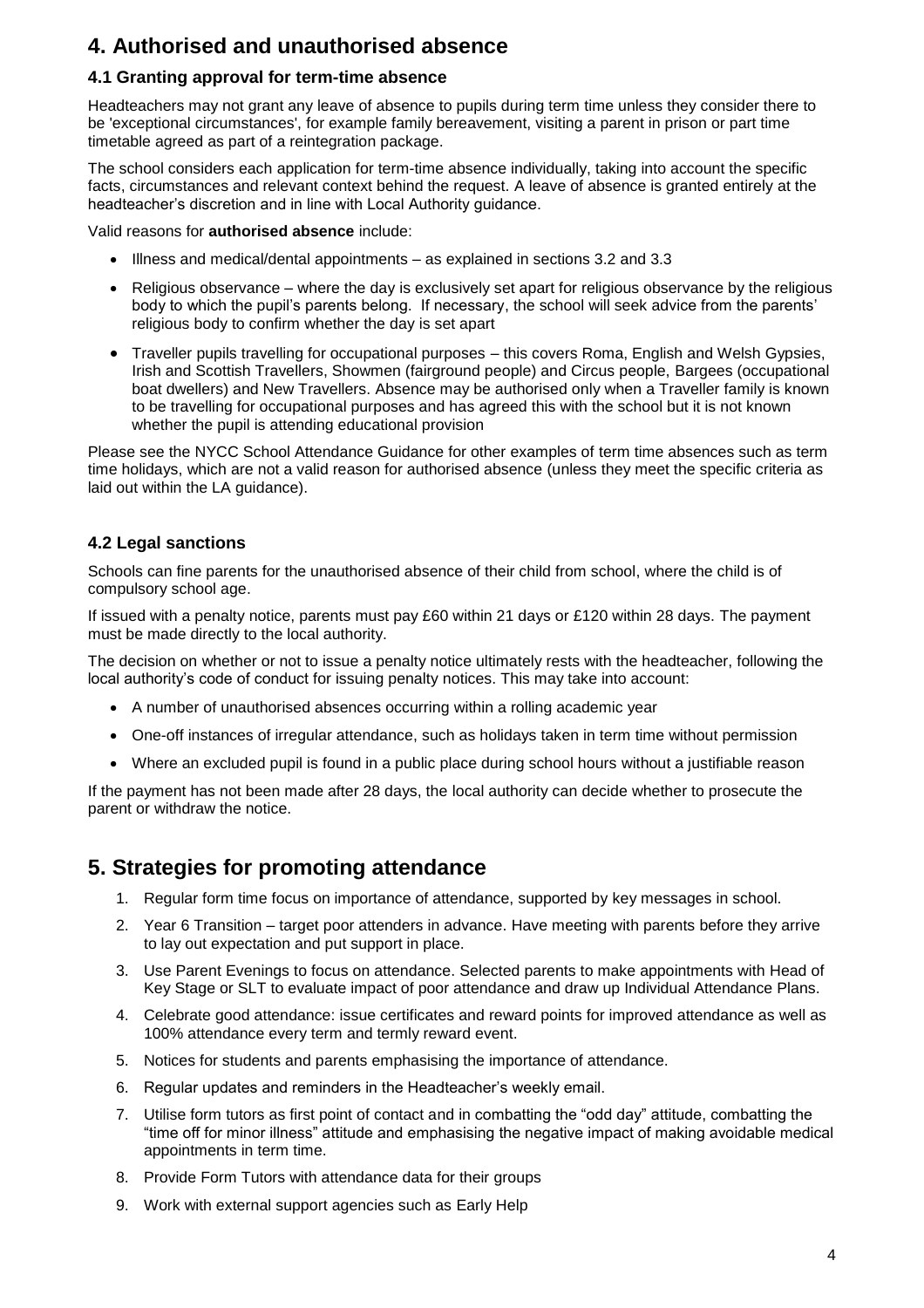10. Adopt the Local Authority guidance procedures and fast track process where appropriate.

# **6. Attendance monitoring**

The attendance officer monitors pupil absence on a daily basis.

Parents are expected to call the school in the morning if their child is going to be absent due to ill health (see section 3.2). Parents should then call on each day of the absence.

If after contacting parents a pupil's absence continue to rise, we will consider initiating the local authority fast track attendance procedure.

The persistent absence threshold is 10%. If a pupil's individual overall absence rate is greater than or equal to 10%, the pupil will be classified as a persistent absentee and appropriate actions will be taken to support improvements in the pupil's attendance.

Pupil-level absence data is collected each term and published at national and local authority level through the DfE's school absence national statistics releases. The underlying school-level absence data is published alongside the national statistics. We compare our attendance data to the national average, and share this with governors.

In school, we update out Attendance Tracker on a fortnightly basis and review our actions in a weekly attendance meeting. Where possible, we adopt an approach of early intervention. If a pupil's attendance continues to worsen, we initiate monitoring periods, PANEL meetings and other actions from the local authority guidance documentation.

# **7. Roles and responsibilities**

### **7.1 The governing board**

The governing board is responsible for monitoring attendance figures for the whole school on at least a termly basis. It also holds the headteacher and Assistant Headteacher to account for the implementation of this policy.

### **7.2 The headteacher and Assistant Headteacher**

The headteacher and assistant headteacher is responsible for ensuring this policy is implemented consistently across the school, and for monitoring school-level absence data and reporting it to governors.

The headteacher and Assistant Headteacher also supports other staff in monitoring the attendance of individual pupils and issues fixed-penalty notices, where necessary.

### **7.3 The attendance officer and pastoral staff**

The attendance officer, assistant headteacher and pastoral staff work together to:

- Monitor attendance data at the school and individual pupil level
- Report concerns about attendance
- Work with external partners to tackle persistent absence
- Arranges calls and meetings with parents to discuss attendance issues
- Advises when to issue fixed-penalty notices

### **7.4 Form Tutors**

Form Tutors are responsible for recording attendance on a daily basis, using the correct codes, and submitting this information to the school office through entering it promptly onto SIMS.

### **7.5 Office Staff**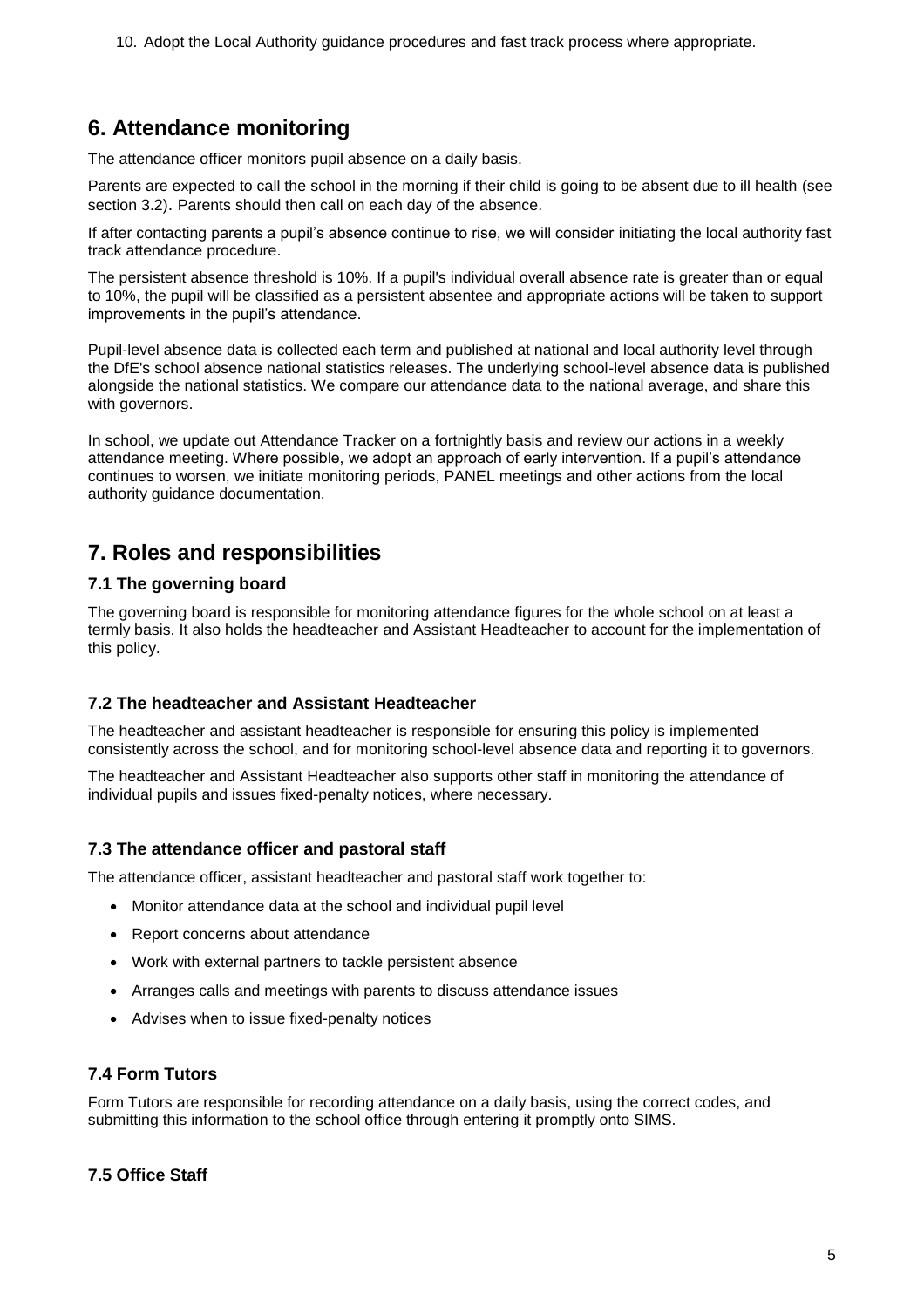Office/reception staff are expected to take calls from parents about absence and record it on the school system, and keep the Attendance Officer informed.

# **8. Monitoring arrangements**

This policy will be reviewed every two years by the person on SLT with responsibility for attendance. At every review, the policy will be shared with the governing board.

# **9. Links with other policies**

This policy is linked to our child protection and safeguarding policy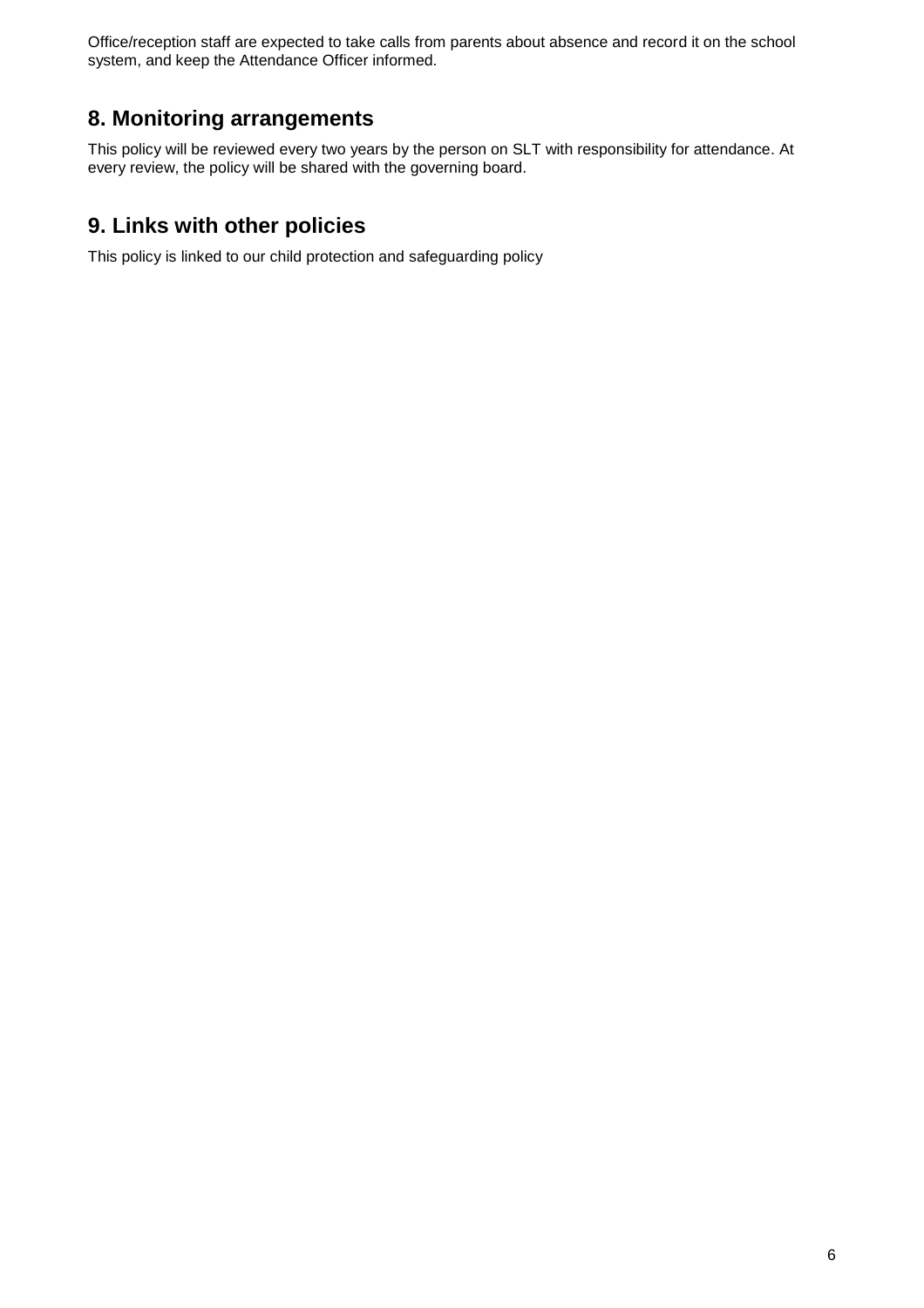# **Appendix 1: attendance codes**

| Code | <b>Definition</b>             | <b>Scenario</b>                                                                    |
|------|-------------------------------|------------------------------------------------------------------------------------|
| 1    | Present (am)                  | Pupil is present at morning registration                                           |
| V    | Present (pm)                  | Pupil is present at afternoon registration                                         |
| L    | Late arrival                  | Pupil arrives late before register has closed                                      |
| в    | Off-site educational activity | Pupil is at a supervised off-site educational<br>activity approved by the school   |
| D    | Dual registered               | Pupil is attending a session at another setting<br>where they are also registered  |
| J    | Interview                     | Pupil has an interview with a prospective<br>employer/educational establishment    |
| P    | Sporting activity             | Pupil is participating in a supervised sporting<br>activity approved by the school |
| V    | Educational trip or visit     | Pupil is on an educational visit/trip organised, or<br>approved, by the school     |
| W    | Work experience               | Pupil is on a work experience placement                                            |

The following codes are taken from the DfE's guidance on school attendance.

| Code                      | <b>Definition</b>           | <b>Scenario</b>                                                               |  |
|---------------------------|-----------------------------|-------------------------------------------------------------------------------|--|
| <b>Authorised absence</b> |                             |                                                                               |  |
| C                         | Authorised leave of absence | Pupil has been granted a leave of absence due<br>to exceptional circumstances |  |
| Е                         | Excluded                    | Pupil has been excluded but no alternative<br>provision has been made         |  |
| н                         | Authorised holiday          | Pupil has been allowed to go on holiday due to<br>exceptional circumstances   |  |
|                           | <b>Illness</b>              | School has been notified that a pupil will be<br>absent due to illness        |  |
| M                         | Medical/dental appointment  | Pupil is at a medical or dental appointment                                   |  |
| R                         | Religious observance        | Pupil is taking part in a day of religious<br>observance                      |  |